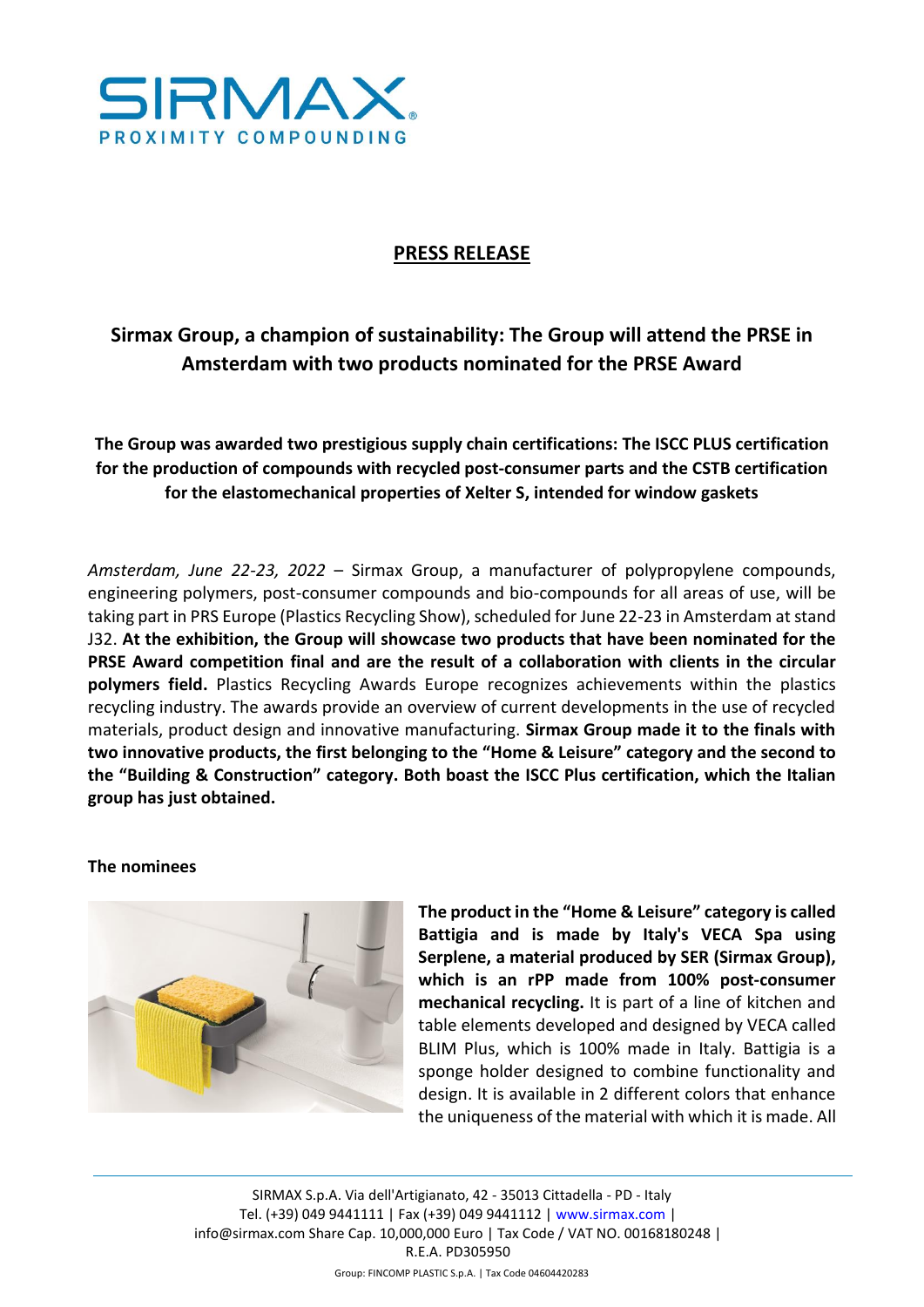

products in the BLIM line are impact resistant and durable. Made of 100% high quality recyclable polypropylene, they are also non-toxic, antibacterial, odorless, and mold-resistant, as well as being easy to clean and disinfect.



**The product in the Building & Construction category is called Voronoj. It is a panel that varies in size and thickness (0.4 to 4 cm) made by the Italian company Plastiz.** The panel is entirely made of a particular grade of HDPE branded Sertene® from postconsumer mechanical recycling and can be used for different indoor and outdoor applications, both decorative (garden objects, complements, etc.) and functional (insulation panels, decoration of interiors and exteriors).

The 2022 PRSE Award nominees will be on display in a dedicated area of the two-day event in Amsterdam until the ceremony and announcement of the winners.

## **ISCC and CSTB Certifications.**

**The products presented in Amsterdam both received the ISCC (International Sustainability and Carbon Certification),** a prestigious supply chain certification that endorses the sustainability of Sirmax's products, partners, and entire value chain.

The ISCC certification, which originated in Germany for the certification of biodiesel, has now been adopted by the European Union as the standard for verifying sustainability in all types of biomass and biofuels. The ISCC Plus scheme makes it possible to extend sustainable management to categories which are not strictly related to biofuel, such as feed, food, chemicals and solid biomass. The ISCC Plus Standard is voluntary and allows companies within a supply chain to monitor and demonstrate the sustainability of their products by checking environmental and traceability requirements.

**Sirmax Group has been certified for the production of the GREEN ISOFIL and GREEN ISOGLASS range**, families of filled and reinforced PP compounds containing recycled polypropylene (produced by parent company Sirmax), and for the production of **recycled polyethylene and polypropylene**  base resins **produced by SER**, a Group company that specializes in recycled polyolefin from post-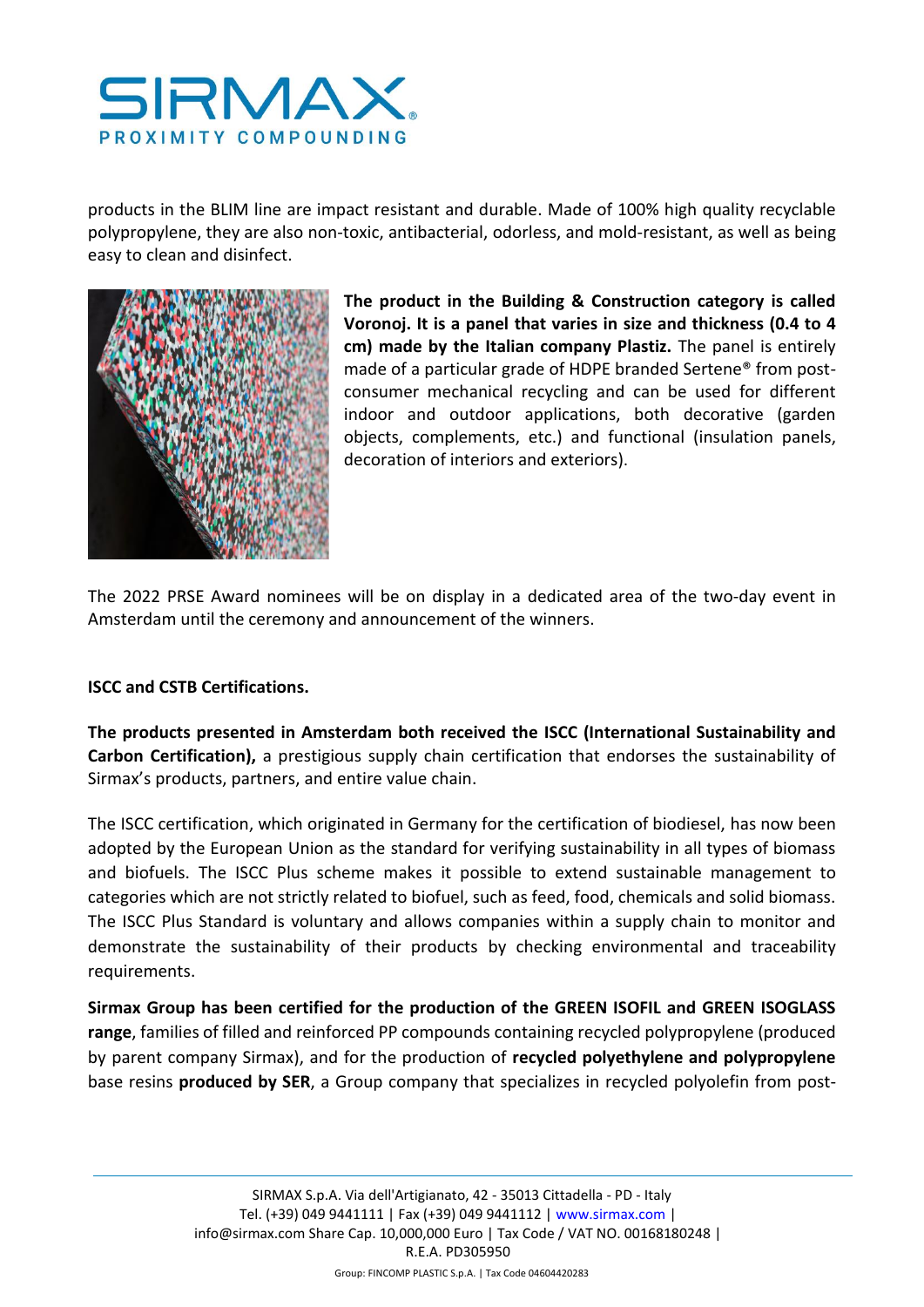

consumer waste. The certification guarantees the origin of the material and all links in the upstream supplier chain.

The ISCC Plus supply chain label opens up new market prospects for Sirmax, allowing the Group to access national and international public tenders that require certain environmental criteria and enabling downstream clients to become ISCC certified themselves.

**Alongside the ISCC certification, the Italian industrial Group has also been awarded the CSTB certification.** CSTB (Centre Scientifique et Technique du Batiment), a French certifying body, is one of the most important bodies for the accreditation of products and raw materials for the building sector. This certification **does not only cover materials, but also certifies the company's production and control processes**, making it a fundamental requirement for operating in the French and European markets. **The Sirmax product that has obtained the CSTB certification is Xelter S**, an elastomer that has passed physicochemical checks, UV aging tests, and high and low temperature resistance tests which have confirmed its high elastomechanical properties, excellent resistance to weathering, and long-lasting performance. The CSTB certification will mainly be applied to the production of window gaskets, however, given the stringent nature of CSTB's requirements and monitoring practices, **products that meet this certification are also suitable for use other sectors (e.g., automotive exteriors).** This certification also involves the end customer, who must be certified and apply for certification of the finished part.

*"We are proud to have obtained two such important and internationally-relevant certifications,"* **states Massimo Pavin, Sirmax Group president and CEO***. "They increase our competitiveness, but more importantly, they attest to our commitment and reward our efforts in the concrete implementation of sustainability and environmental protection, not only our own, but also those of our suppliers and customers."*

<https://blimplus.com/en/prodotto/battigia/> <https://www.plastiz.it/>

<https://www.sirmax.com/en/sustainability>

## **Sirmax Group**

Sirmax Group, with headquarters in Cittadella (Padua), is the leading independent European manufacturer (and among the top global manufacturers) of polypropylene compounds used across all sectors: automotive, household appliances, power tools, household, construction, and furniture. Active since the 1960s, today Sirmax boasts 13 production plants: 6 in Italy (Cittadella, Tombolo, Isola Vicentina, San Vito Al Tagliamento,